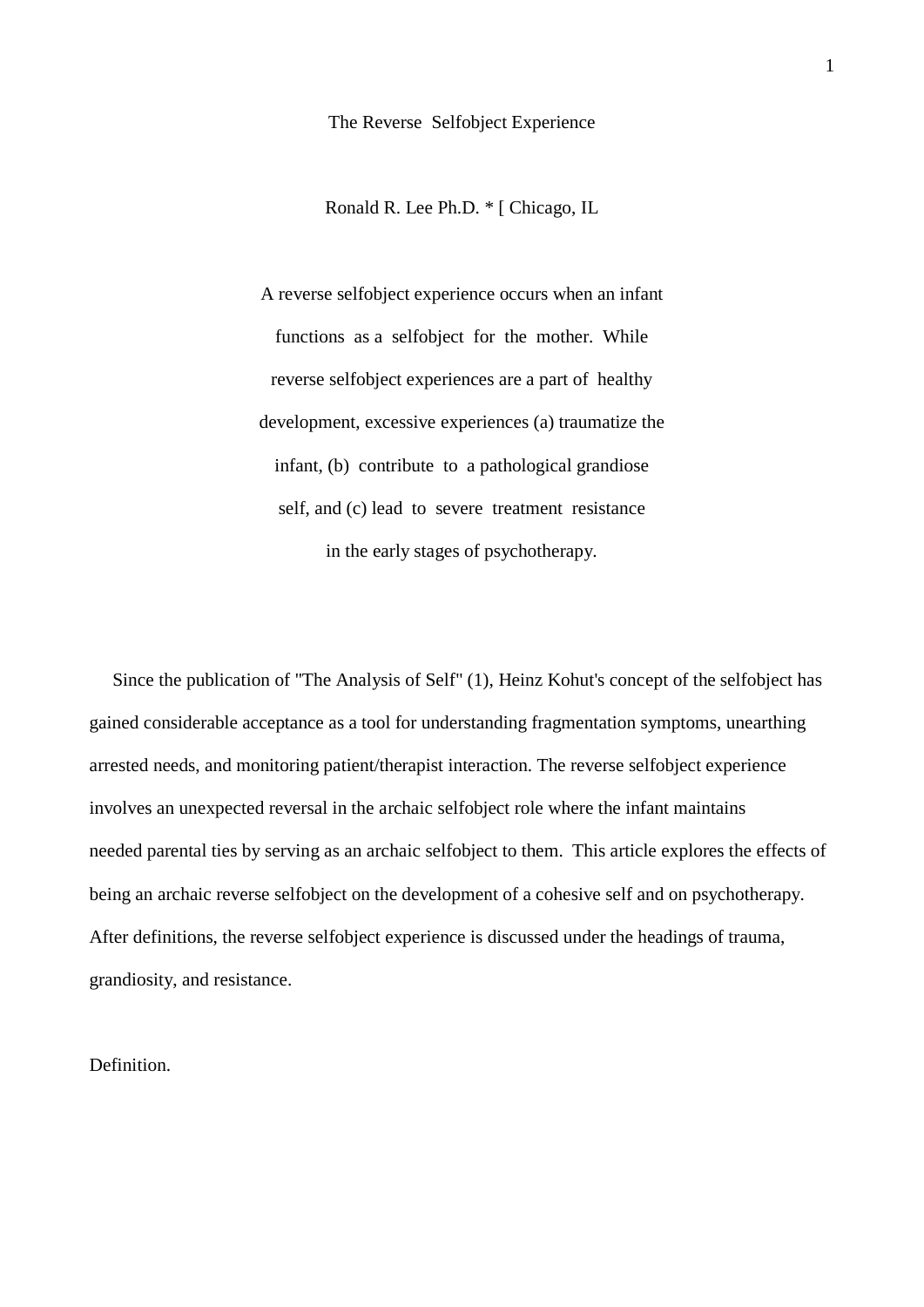Kohut (2) defines a selfobject as "that dimension of our experience of another person that relates to this person's shoring up of our self." (p.49). As Tolpin (3) indicates, a mother soothing an infant is an example of a person functioning as a selfobject. Kohut focused clinically on patients whose only way of experiencing other people was as selfobjects because of absent selfobject experiences in childhood. He (4) compared these understimulated patients with neurotic patients who were overstimulated by parental emotional closeness. Additionally, Kohut mentions pseudoclose patients who are "unable to respond to their childrens' changing narcissistic requirements" --- "because they are using their children for their own narcissistic needs" (p.274). Without using the term "reverse selfobject experience," Kohut says these patients functioned more as the selfobject for the mother than the mother was experienced as a selfobject for them. The reverse selfobject experience involves being a selfobject of others when at the same time there is an urgent and appropriate need to have one's own selfobject needs met. Special vulnerability to the reverse selfobject experience occurs in early infancy.

 Recent writings by self psychologists support the idea of the reverse selfobject experience. Miller, (5) for example, says a child may serve as an archaic selfobject to parents in order to maintain needed ties to them. Autobiographically, she comments that she complied with the needs and feelings of her mother and ignored (her) own. Additionally, Atwood and Stolorow (6) refer to the disturbances of a child's self when needing to serve the archaic selfobject needs of a parent. And in a recent book, Stolorow, Brandchaft and Atwood (7) use the idea (although not the term) of a reverse selfobject experience to explain the clinical phenomenon of a harsh or sadistic superego which becomes an enduring source of guilt and punishment.

## Trauma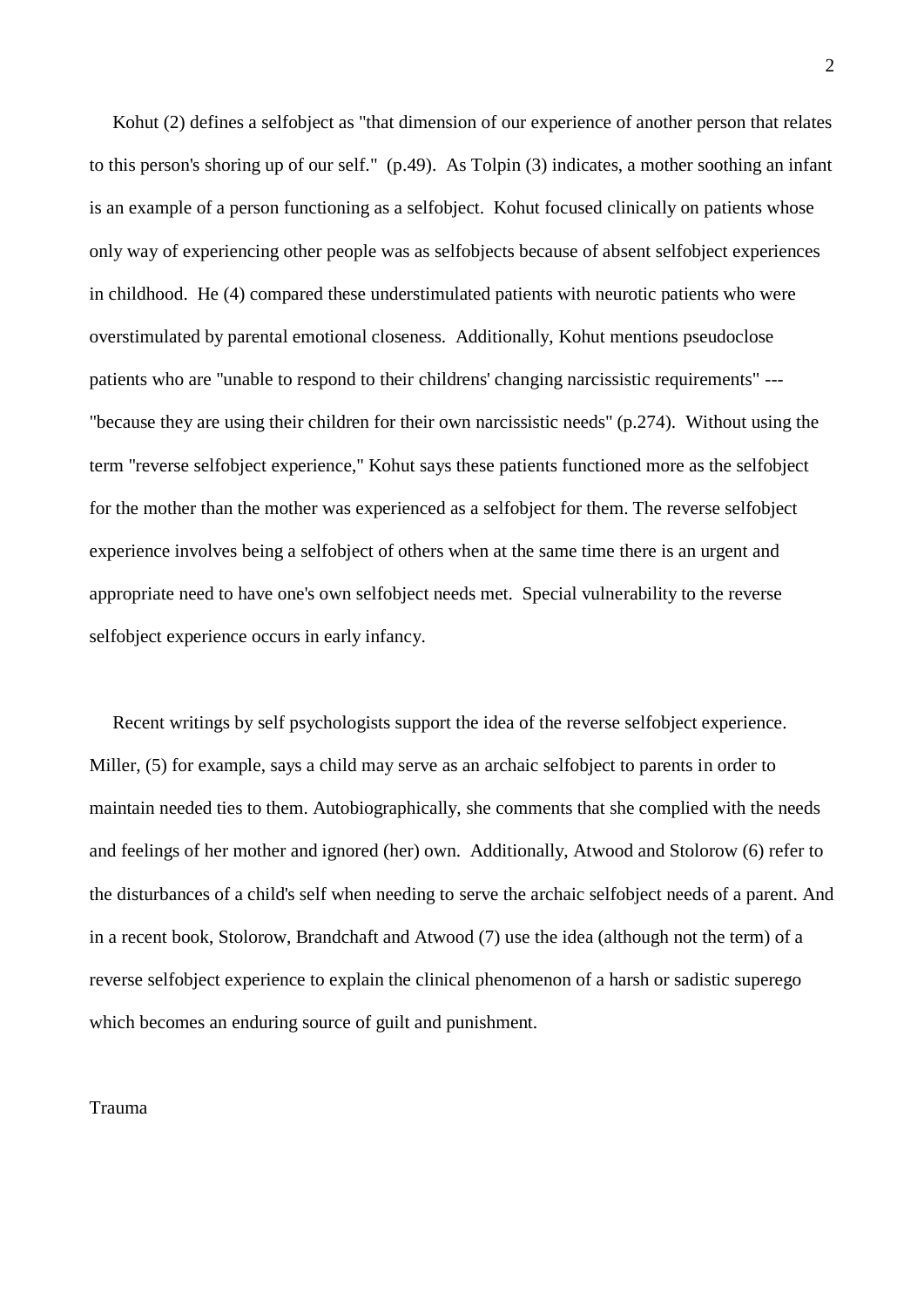Clinical work with adult patients suggests that absent or reverse selfobject experiences can traumatize an infant and impede the development of a firm sense of self. This belief is supported by Balint's (8) position that a child's trauma is contingent on the responsiveness, or lack of it, from a key parent, rather than the severity of a wound. Put another way, it is not so much the blow, nor the wounded person's reaction to the blow, but the response of a key "other" to the wounded person's reaction, which determines the extent of traumatization. So, an infant without an adequate selfobject is more likely traumatized by natural threats and wounds, than one with a soothing/comforting parent.

 Although there is general consensus that an absent selfobject traumatizes an infant, parental absence in early infancy does not always produce as much adult pathology as would be expected. Kohut (9) mentions this about Mr. E, an "incubator baby" separated from his mother for several months, who was rarely picked up because he was considered fragile. In another example (10), six concentration camp orphans received surrogate mothers a few weeks after birth, and as the gas chambers took their toll, were passed from surrogate to surrogate until over three years of age. After the war, they entered a special home at Bulldog Bank, England.

 At first, these children distrusted their adult caregivers, but were noticeably bonded to each other. For example, when John kicked and screamed and refused to get up one morning, Ruth, another child, brought his clothes, while Miriam offered him her doll with a sweet smile. After these siblings functioned as selfobjects, John calmed down. This suggests that when a mother is absent, infants use others as selfobjects. Bettleheim (11) reports a similar peer group bonding (hence selfobject experience) among children of Israeli kibutzim. That is, because of an innate capacity, infants seek to repair their environment.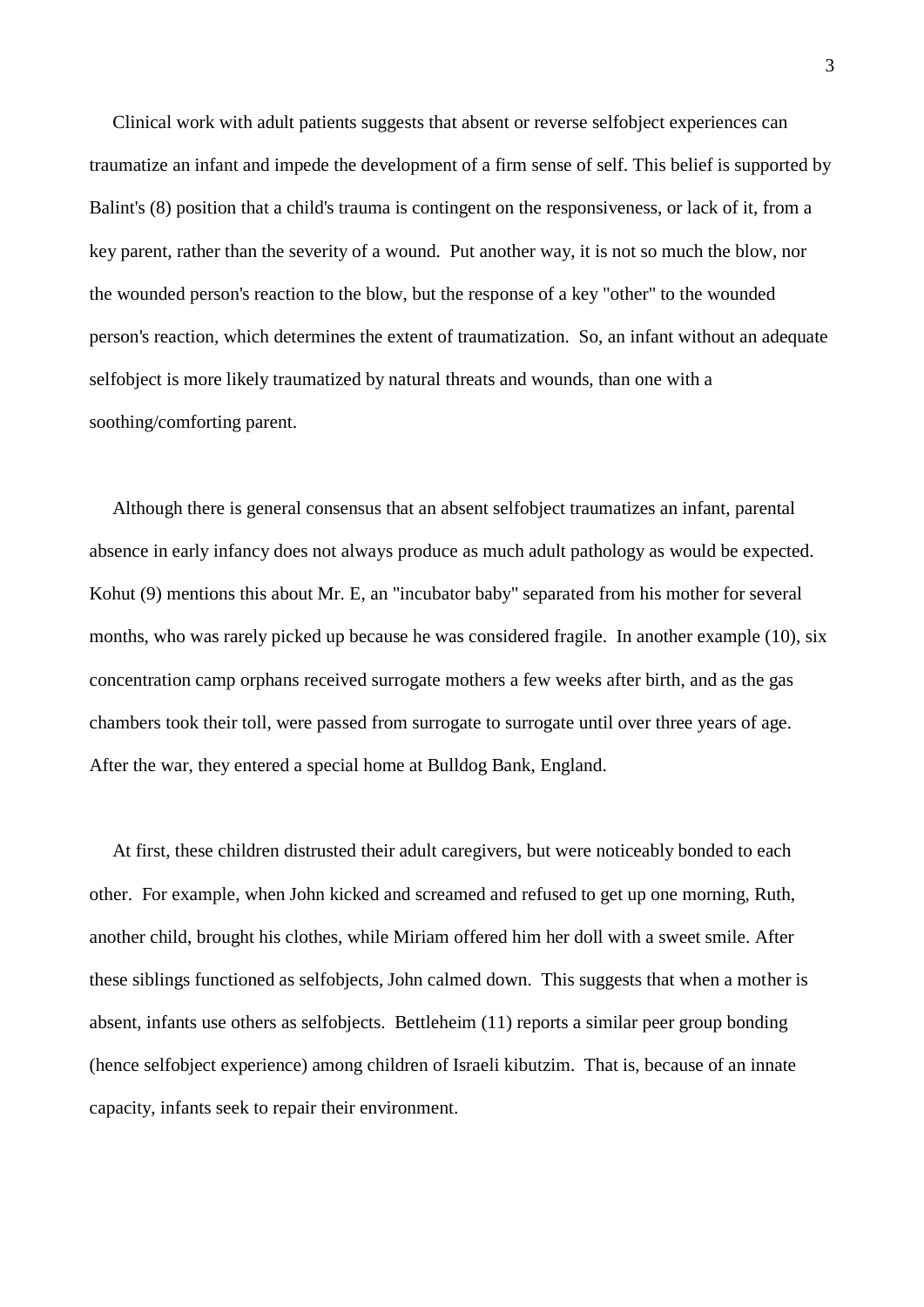This reparative ability offers an explanation for the reverse selfobject experience. The infant functions as a selfobject, soothing parental rage or playfully stimulating parental despair, when the infant's mother is preoccupied. The purpose of such reparative behavior is to enable the parent to selfobject the child. Because there is no perfect parent, all infants inevitably function sometimes as a reparative reverse selfobject, which strengthens their sense of agency and responsibility. Where the reverse selfobject experience is inappropriately excessive, it develops an inflated quality of responsibility at the expense of the infant's developing self.

 Support for the idea that the reverse selfobject experience involves reparative behavior comes from the work of John Bowlby (12). In his four stages of mourning, yearning/searching follows an immediate response of numbness. It also comes from the restless urge to "do something" noted in the Lindemann (13) study of a tragic Boston restaurant fire. This yearning/searching behavior is seen as an attempt at repairing loss.

 The idea of reparative behavior was stressed by Melanie Klein (14). She first mentions reparation in discussing the story of Ruth Kjar, a painter who, without any knowledge or experience of painting, suddenly ordered painting supplies, and after a day of feverish activity, painted a life-sized figure of a naked black woman on an empty wall space. Prior to this act, a depressed Ruth had reported "an empty space in me, which I can never fill." Klein sees this painting as concrete symbolization of a desire to repair the injured mother.

Vignette 1. An author's case illustrates the reparative effort that lies behind being a reverse selfobject. Mrs. G, an administrative assistant in a large business, became a full-time art student after entering psychotherapy. She was pursuing a goal of twenty years. After several courses, she discovered a passion for life drawing, drawing faces feverishly to bring them "to life." She sought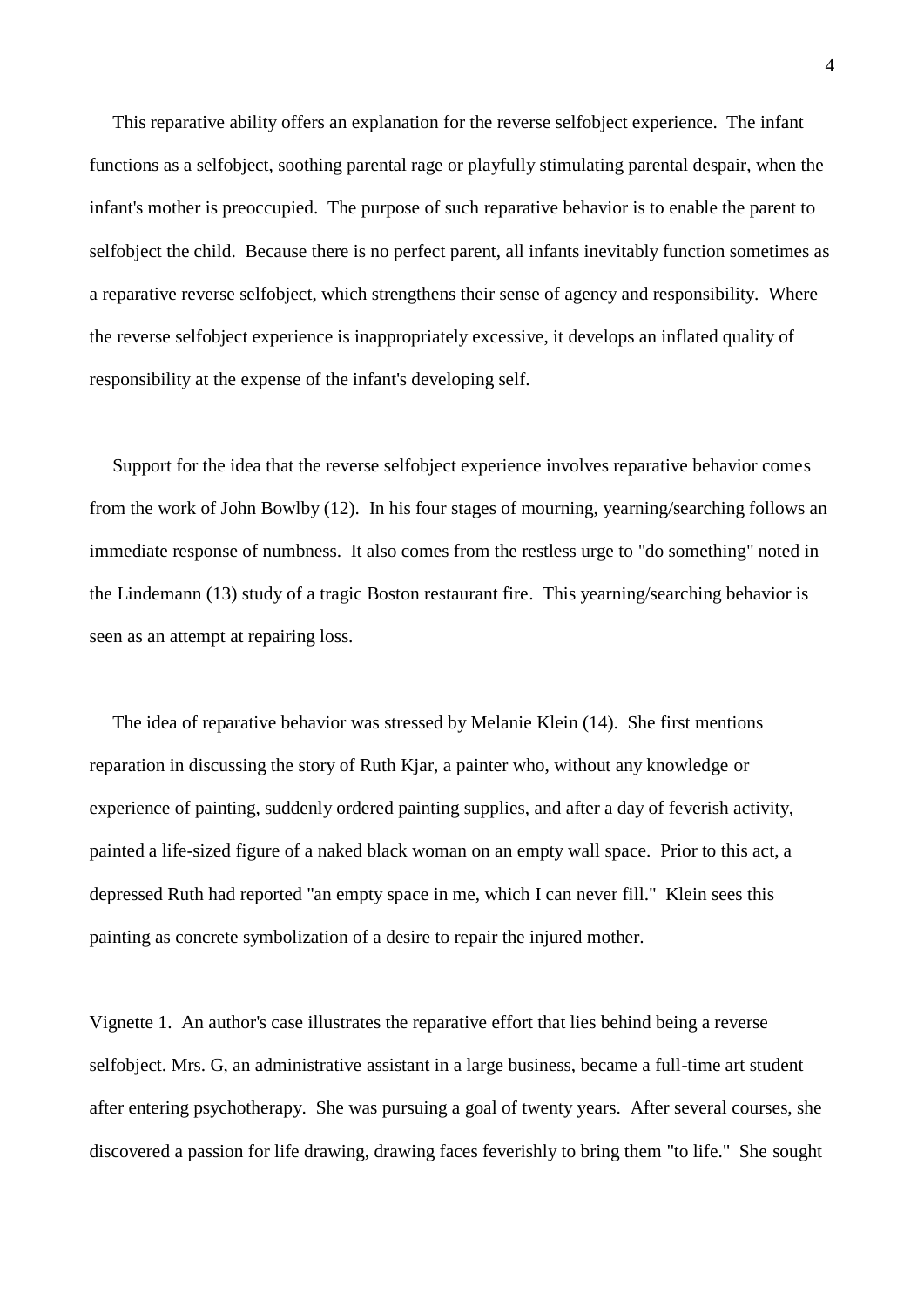ways of depicting a range of feelings such as happiness or sadness, and particularly a sense of vitality. Eventually, Mrs. G realized she was expressing a deepseated childhood wish to heal the schizoid personality of her mother. She also understood her childhood behavior of acting as the cheerful, energetic daughter was an attempt to lift her mother's depression. Behind this behavior was a little girl crying out, "What about me?" The price of being a reparative reverse selfobject was the arrested development of her core self.

 Clinical work with the more severely disturbed character disorders and borderline patients leaves the impression that the most traumatic effects of the reverse selfobject experience come from functions that are excessively imposed early in an infant's life. In one such function, the infant is seen by the parent as the source of all blame, keeping the parent's blamelessness and perfection intact. In this protector role the infant can be verbally, if not physically abused by the sadistic parent as if the source of all evil, and even made to feel undeserving of life itself. All infants and children experience this reverse selfobject function at some time or other, but those who experience it excessively display symptoms associated with an inadequately developed or easily fragmented self.

 Vignette 2. Mrs. O, a case of the author's, functioned from early childhood, as a reverse selfobject. An unwanted ninth child when her mother was 44 years of age, she was raised by a sister while the mother went to work. Mrs. O eventually explained her mother's rejection through a delusion that she was her sister's illegitimate child. This delusion helped Mrs. O tolerate the mother's physical abuse which raised welts on Mrs. O's legs and buttocks. No real mother could act like this, she reasoned. Encouraged by the mother's sadistic behavior, the siblings bullied Mrs. O into functioning as the family scapegoat.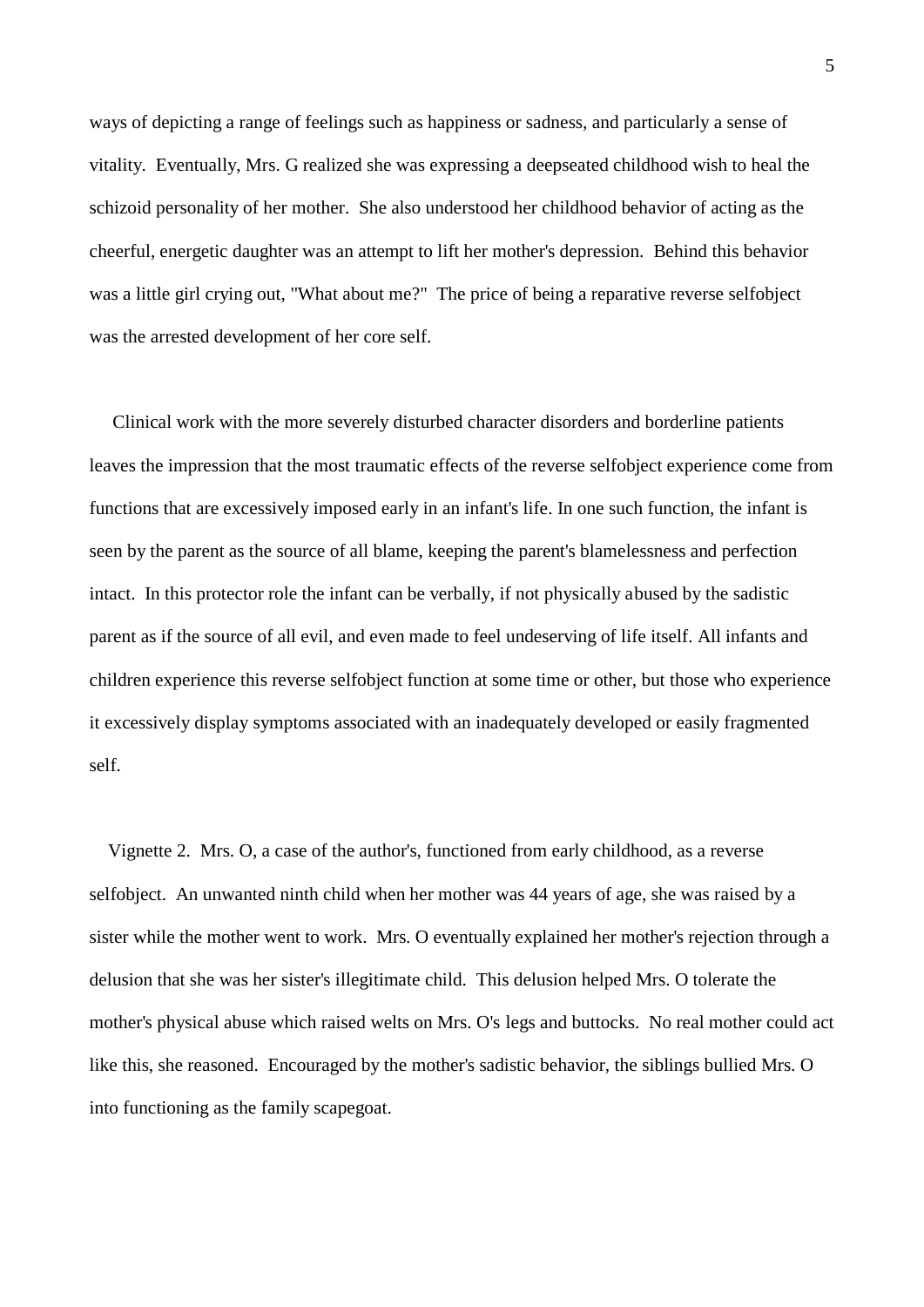In her rigid, punitive family system, Mrs. O learned to conform if she wished to preserve some internal sense of self. Inwardly, she seethed with rage and fantasies of revenge. As a girl of five she had shouted at her mother, "When I get older, I will hurt you back." After puberty, she gained revenge on her mother by seducing her father into fondling her breasts. This revenge also focused on the Roman Catholic Church after a priest pressured her into confessing masturbatory behavior.

 The reverse selfobject experience encourages a child to believe that the imposed selfobject function is essential for the parent's existence and that he can destroy the parent by refusing to cooperate. It also suggests that the power experienced through being a reverse selfobject is negative and destructive.

 Family therapist Haley (15) believes that an early, excessive reverse selfobject experience is very costly for schizophrenics. He thinks the schizophrenic child primarily functions to hold the nuclear family together. In offering himself/herself as a tragic problem, the schizophrenic child serves as a scapegoat for the inadequacies of other family members. Haley supports this idea by pointing to clinical cases where the schizophrenic child becomes normal and leaves the family, but the parents collapse, lose their purpose in life, and get divorced.

 In summary then, reverse selfobject experiences create trauma in an infant depending on the following factors: (a) prematureness, (b) excessiveness, (c) degree of imposition, and (d) type.

#### Grandiosity

 Stolorow and Lachmann (16) define grandiosity as "the idealization of the self" (p64). Kohut believes it is a normal phase in the growth of a healthy adult. Pathological grandiosity comes from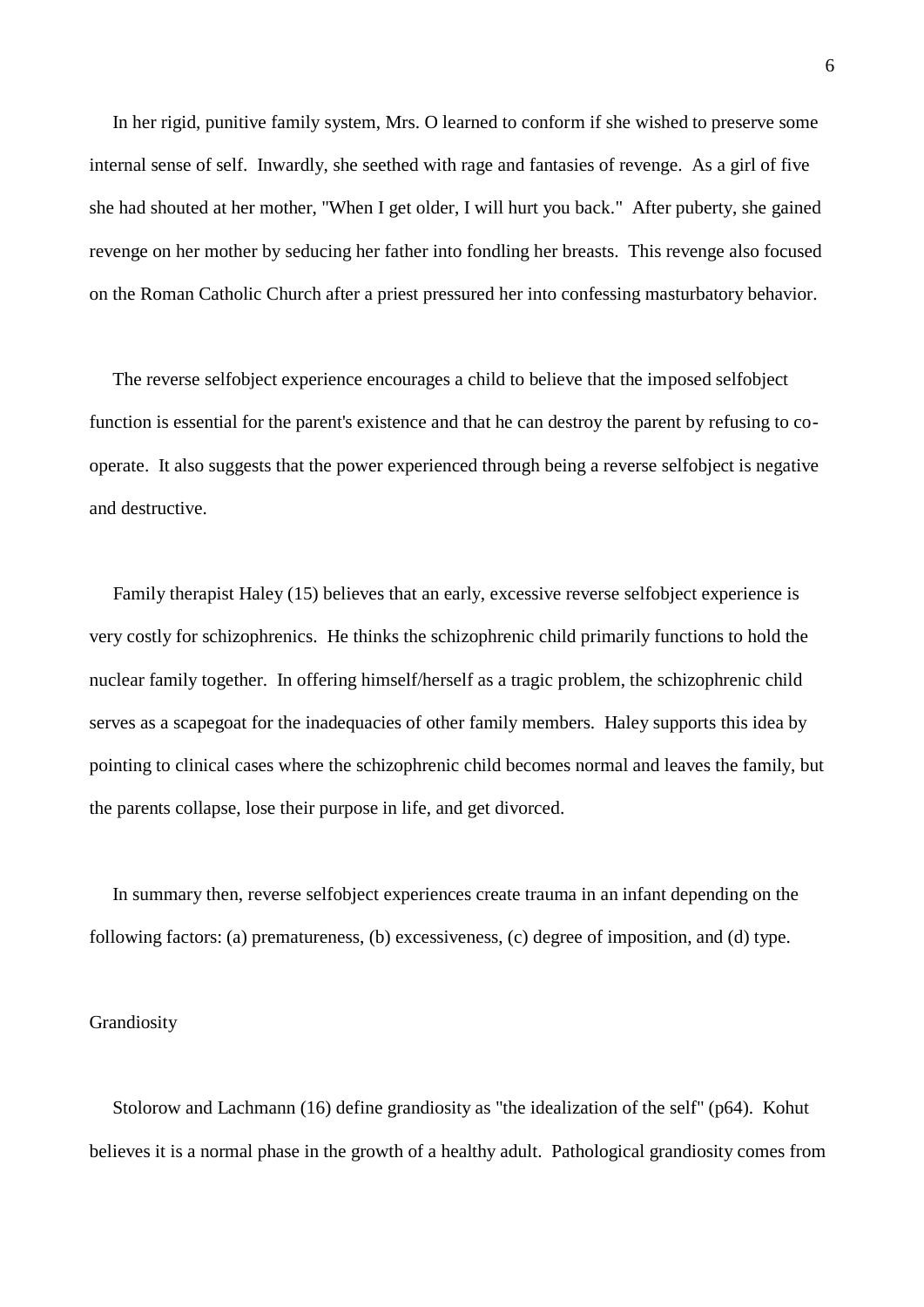the trauma of absent, phase-appropriate mirroring, or the excessive need to function as a reverse self object. It is manifest as "a sense of self-importance with an exhibitionistic need for attention and admiration, feelings of entitlement, lack of empathy for others, and interpersonal exploitativeness" (p.7) (17).

 Clinically, an arrested grandiose self presents in many ways. As Kohut indicates, a person may inappropriately seek to control the behavior of others as if they are a part of the first person's body. In a personal relationship, sadistic behavior is the excessive attempt of the grandiose self of one person to force another person under its direct control. Socially, the ruthless seeking of power and revelling in it, expresses the needs of the grandiose self. The grandiose self makes plans that are impossible to implement, and doomed to failure from the beginning. Grandiosity may manifest itself as an exaggerated sense of responsibility, as a burden of overwhelming guilt, or as hypercritical verbal behavior which "puts down" another person. These signs of the grandiose self indicate that such a person has an overdeveloped sense of agency.

 A self's sense of agency has been an important theme in philosophy and is very important also in self psychology (18). Psychoanalytic theorists Stolorow, Brandchaft and Atwood (19) make a distinction between the self as organization and the self as agent. The self as agent has gained considerable attention from researchers of early child development (20). Stearn sees the sense of agency as an essential component, citing behavioral evidence from the two to eight month period of infancy. He says that a sense of agency develops out of three "invariants of experience." These are "(1) the sense of volition that precedes a motor act, (2) the proprioceptive feedback that does or does not occur during the act, and (3) the predictability of consequences that follow the act."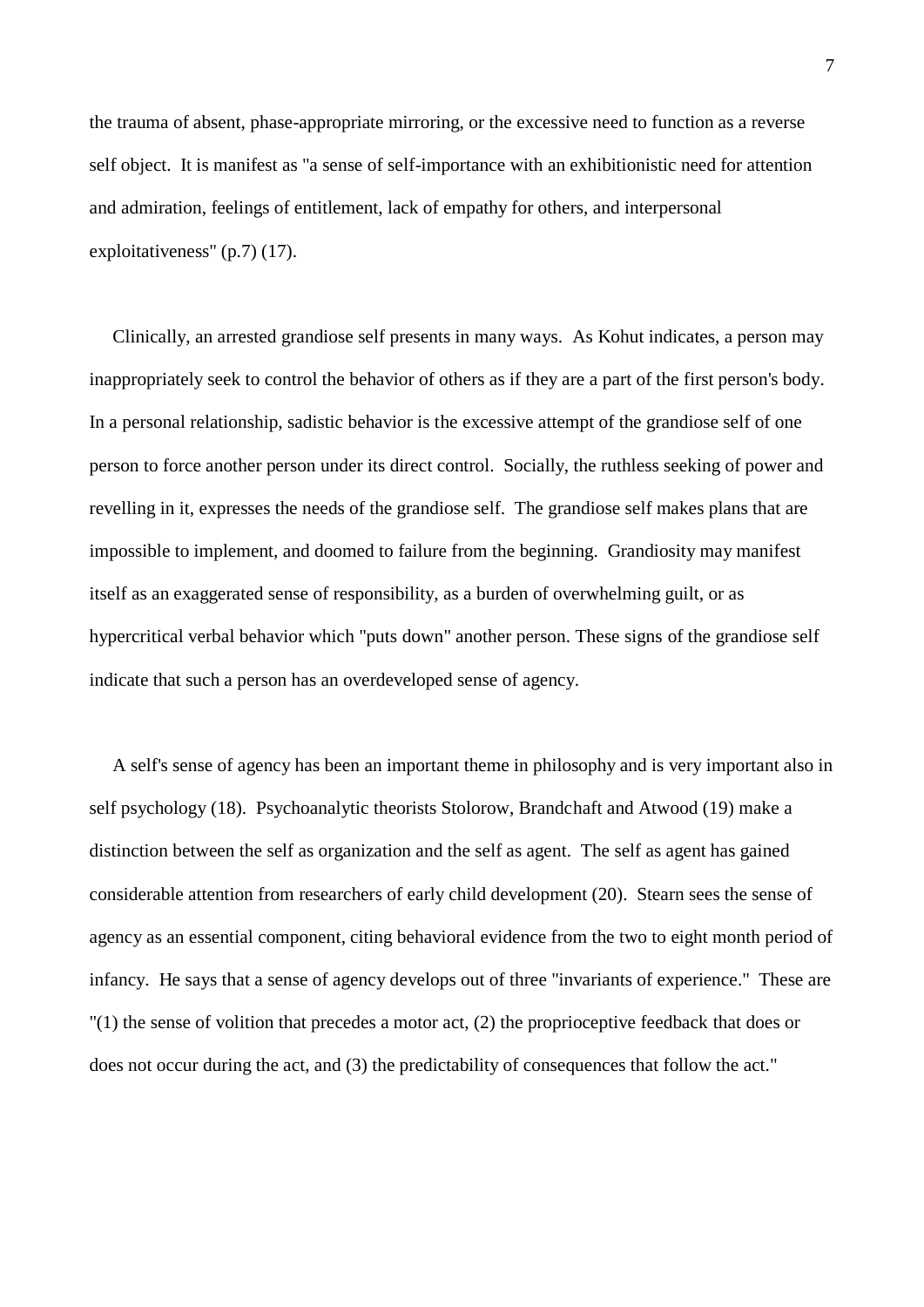The work of Stearn and others suggests that grandiosity naturally arises out of the illusory quality of the self's sense of agency. The grandiose self is more vulnerable to fragmentation if it is reinforced by an excessive reverse selfobject experience, especially when in the imposed blame role for parental woes.

 Vignette 3. Mrs. X, a married, obese woman, entered treatment with the author because of "depression and a miserable marriage." The organizing principle (21) which emerged during treatment was an extremely unselfish giving of herself until personal neglect and exhaustive collapses threatened her health. She excessively functioned as a selfobject in all her relationships. Nothing was too much for her children; she volunteered to organize time-consuming projects where she taught; she immediately dropped everything to help sick friends. Not surprisingly, her own household was a disorganized mess, her marriage almost non-existent. Her husband, disinterested in sex, lacked a capacity for emotional intimacy or the inclination to selfobject anyone. She experienced him as another child who needed her care.

 Mrs. X had a strained relationship with her working mother, a strong-willed, well-educated, power-oriented woman who ruthlessly clawed her way up the bureacratic ladder of a large corporation. The mother's work absented her from the home, leaving the younger siblings to Mrs. X's care. Despite efforts to please her controlling mother, Mrs. X found the mother hypercritical and seemingly never satisfied. When anything went wrong, Mrs. X was blamed. For example, when Mrs. X was ill as a girl, the mother diagnosed the problem as "measles" and put her to bed. When Mrs. X's illness worsened, the mother called the doctor who, when he came to the house, diagnosed "mononucleosis" and wanted Mrs. X hospitalized. The mother disagreed and engaged the doctor in a battle of wills during which he reminded her that she did not have a doctorate in medicine. After the doctor left, the mother blamed Mrs. X for getting her into trouble.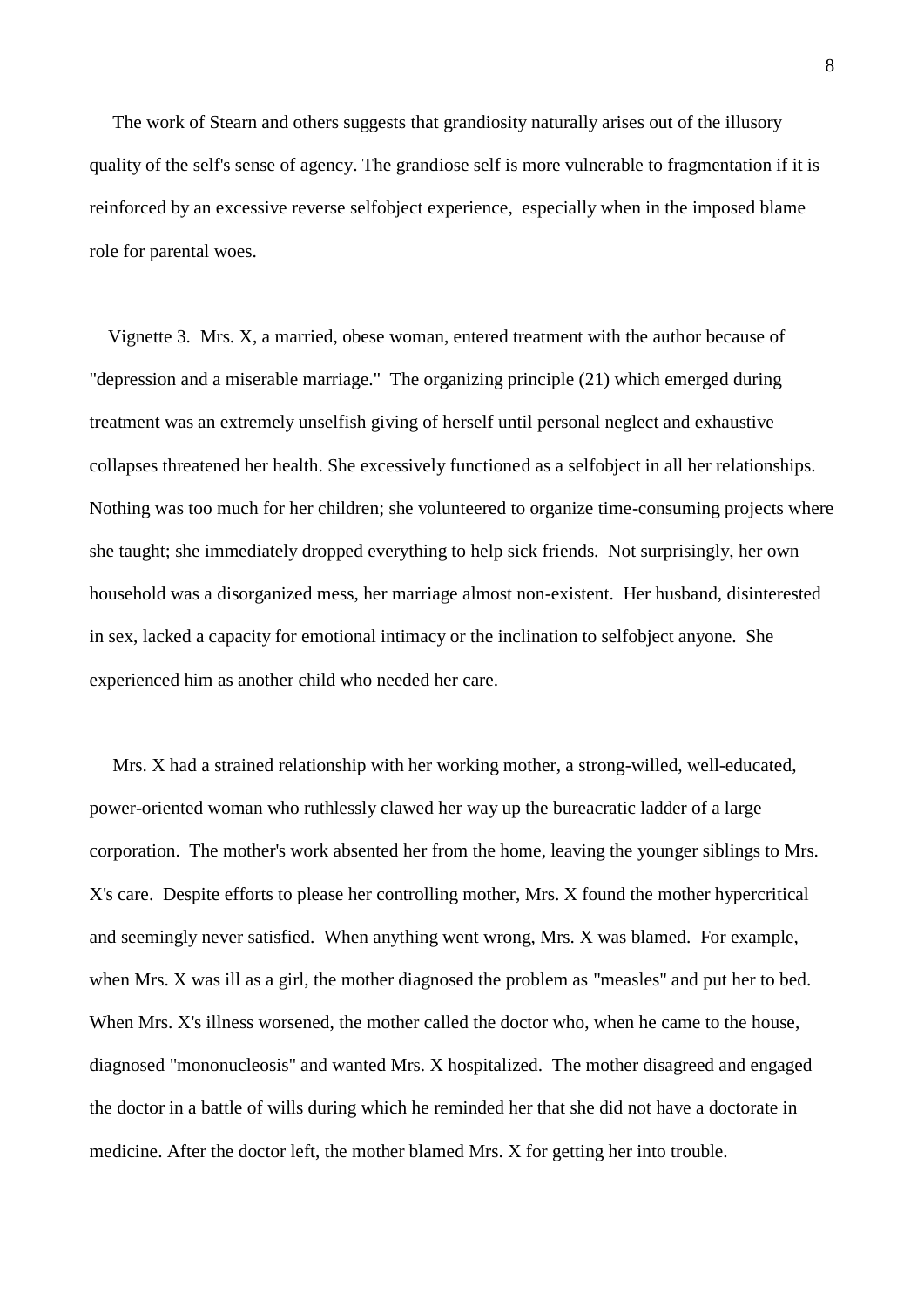In summary, the experience of being a selfobject for parents and siblings fosters a sense of responsibility, agency, and a phase-appropriate grandiose self. Excessive reverse selfobject experiences, especially early in infancy, help form a pathological grandiose self with haughty, harsh or cold behavior meant to isolate or insulate such a grandiose self from wounding.

# Resistance

 Excessive reverse selfobject experiences in early childhood tend to produce persons resistant to psychotherapy, especially in the early stage of treatment. Clinical work with such distrustful, resisting patients ultimately reveals a hunger for a selfobject, but at the same time, a fear that prevents them from responding positively to it. They disavow their positive responsiveness to being empathically understood out of fear that their selfobject experience will turn into a reverse selfobject function and repeat their experience as infants, entrapping and retraumatizing them (22). They fear a "bait and switch" situation where selfobject needs ensnare them into a reverse selfobject role with the therapist. So they resist efforts to establish a stable working alliance (23) with behavior such as missing sessions and being late. This kind of behavior tests for whom the therapy is a selfobject.

 Vignette 4. Miss M was a patient who sought psychotherapy because of unemployment difficulties and an inability to experience feelings. As an only child, she functioned as a reverse selfobject to a dominant mother who over-dressed her like a doll, who scolded her for the slightest soiling, and who rigidly expected conforming behavior. In the initial sessions Miss M awaited the therapist's directions. When encouraged to talk about matters of concern she maintained a silence or produced superficial material about work. She feared the relationship primarily designed to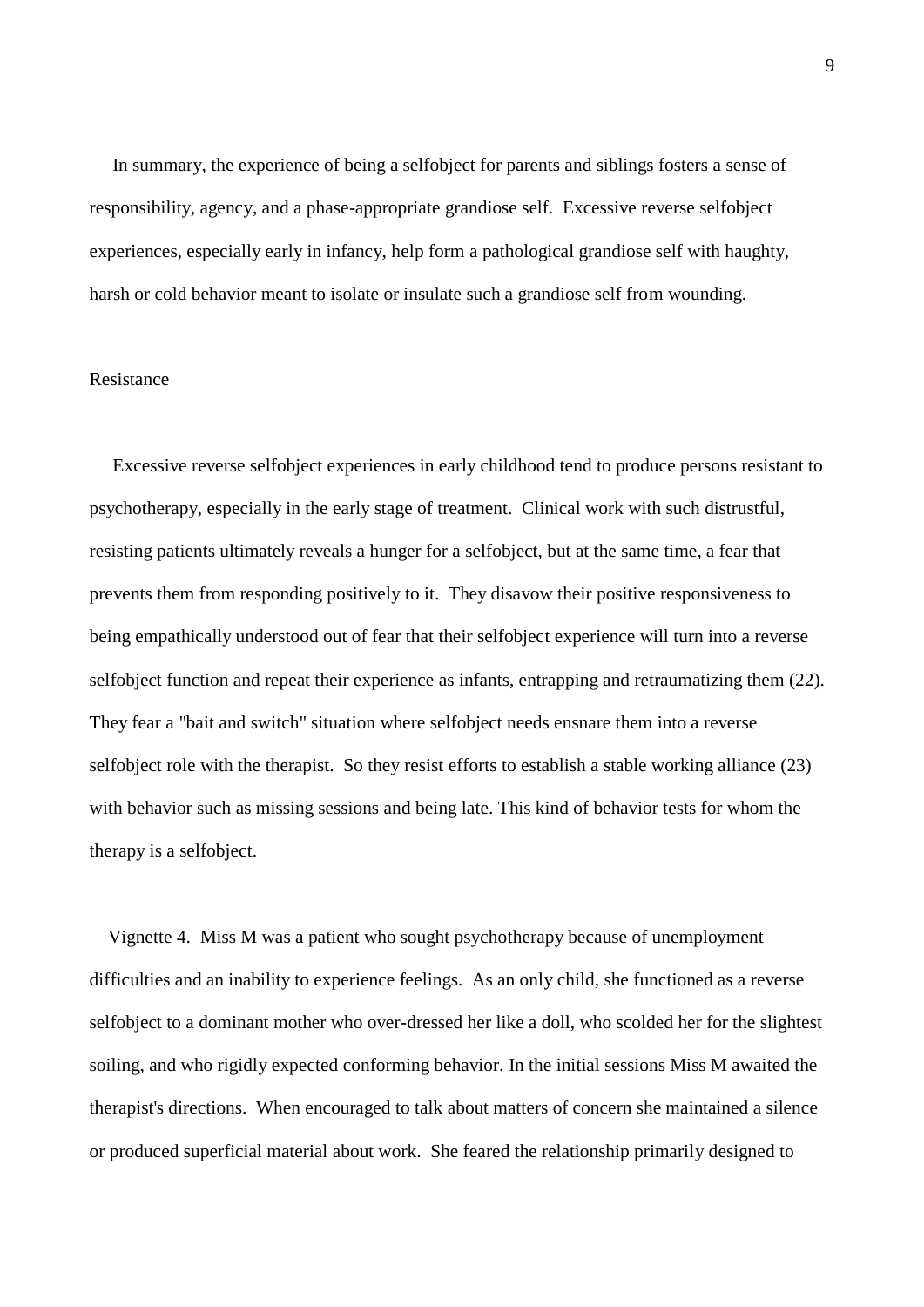serve her. Sometimes a painful situation at work evoked a few minutes of animated connectedness, but then she lapsed into silences or into a superficial, quasi-mechanical, intellectual discussion of a topic.

 After three months of these sessions a new problem emerged. The patient asked "how are you?" The therapist deflected this back with "more importantly, how are you?" The patient, however, lapsed into silence, became depressed, and any attempt to explore the meaning of the silence was greeted with further silence. One day, a slight "cold" by the therapist led to a concerned involvement by Miss M. After thanking her for the concern, the therapist assured he had taken two Asprin, had a light schedule, and would, on arriving home, immediately take to bed. Miss M, visibly pleased by the therapist's assurances, was emotionally engaged for the rest of the session. Based on this experience, the therapist discovered that if he responded to her question of "how are you" with a brief response, he was rewarded by meaningful, affect-laden material. Through this material, the therapist saw that Miss M's childhood experiences left her believing she could never have her own needs met until those of others had been. After this pattern was explained and traced back to her reverse selfobject function with her mother, she began to commence sessions with engaging personal material, without first checking on the needs of the therapist. This shift heralded the beginning of a mirroring selfobject transference in the psychotherapy.

 The idea of the reverse selfobject experience gives new meaning to issues arising from the therapeutic situation (24). It is generally acknowledged that matters such as missed sessions, unpaid fees, lateness, and vacations effect treatment. Stone advocates that arrangements be tempered by humane considerations. Winnicott (25) used a flexible frame to establish a facilitating environment, and gained good results with his patients. And Wolf (26) advocates an ambience that fosters optimal empathy.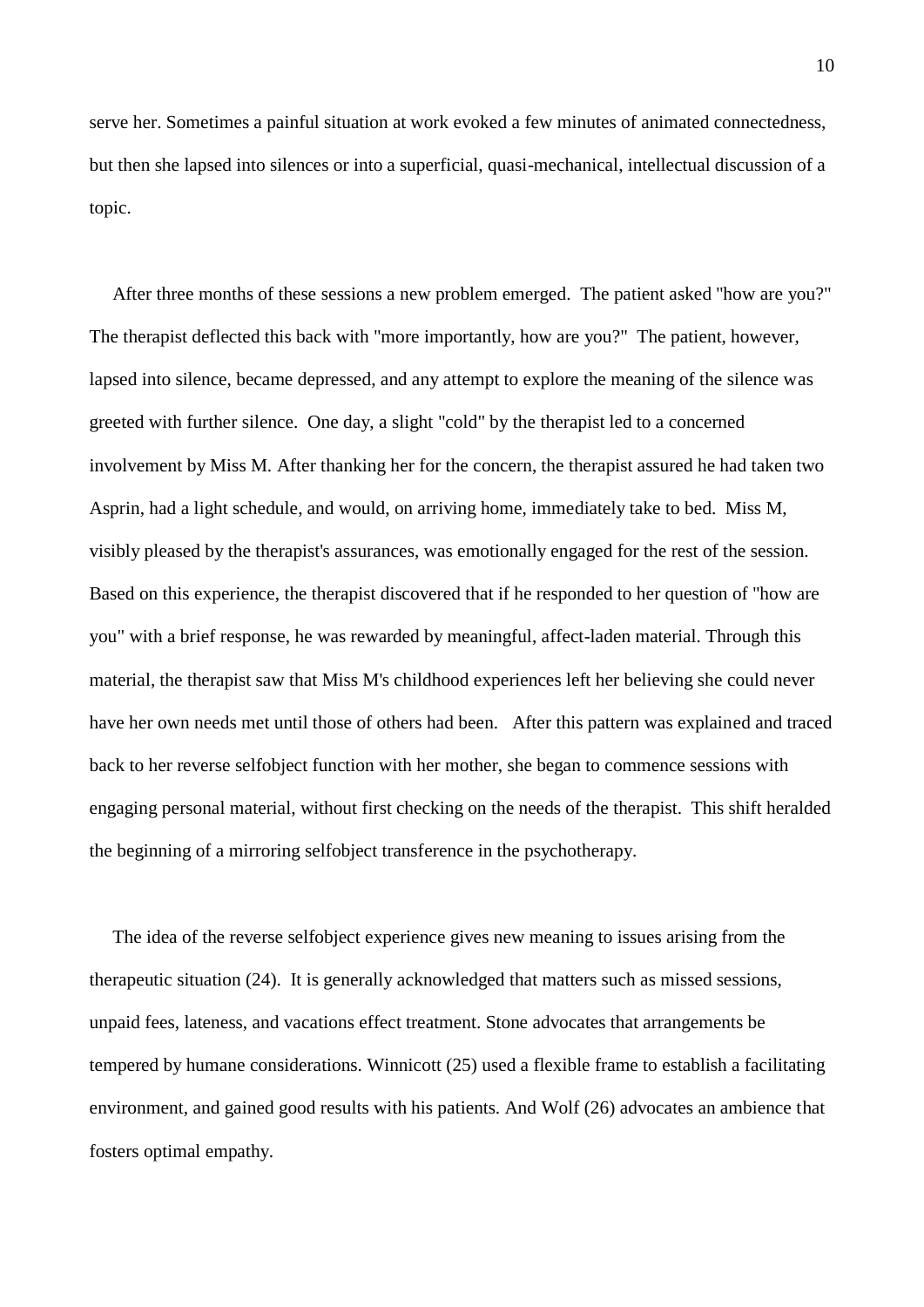Once issues of the therapeutic setting are linked with patient fears of re-experiencing a traumatic reverse selfobject function, they take on new meaning. Changes in the setting, when perceived by the client as solely for the therapist's benefit, can evoke severe patient traumatization and foster considerable therapeutic resistance. On the other hand, changes in arrangements, if perceived by the patient as empathic, are used by the patient to make therapeutic gains.

 Vignette 5. Mr. C presented himself to the author for psychotherapy as a disorganized patient, obsessing about his many problems and always late for everything. His five to fifteen minute lateness every session for the first few months was eventually interpreted to him as a potentially important attempt at communication. The patient's obsessing gradually declined after the therapist interpreted his lateness as affirming the therapist's servant role by forcing him to wait. The session following, Mr. C came on time. After this session, lateness still occurred, but more intermittantly. By regularly focusing on the meaning of the patient's lateness the therapist helped the patient reduce his acting in. But once the lateness issue was resolved, Mr. C resorted to opening up the shades of the therapist's office each time he entered the room. Encouraged to verbalize his thoughts about this behavior, Mr. C eventually realized that he still needed a way to express a sense of control (agency). This was eventually understood as trying to prevent a retraumatizing reverse selfobject experience.

 In summary, resistance can be induced not only by faulty therapeutic technique arising out of empathic failure, but also from the fear of a repeat of the reverse selfobject experience.

## Summary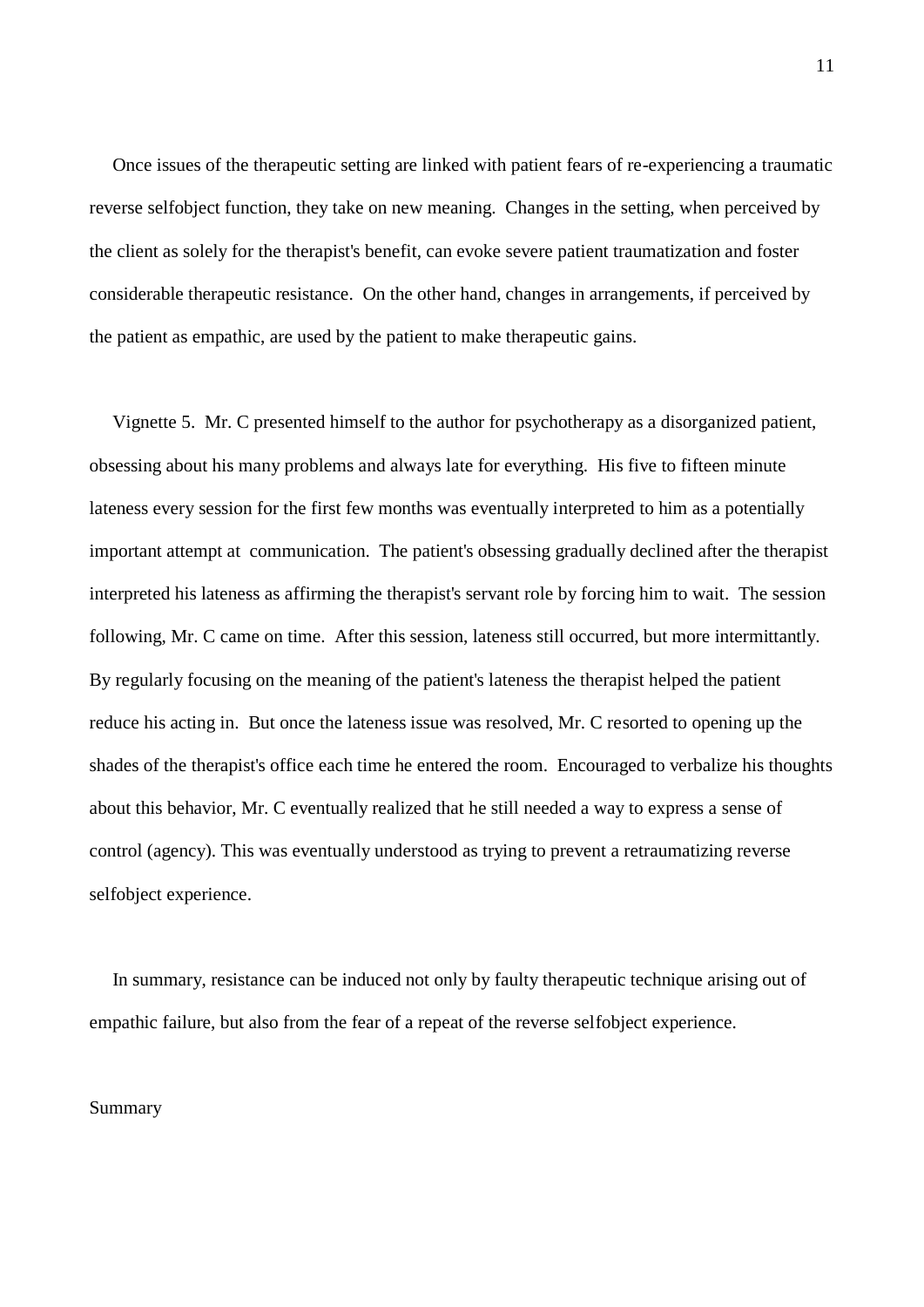A reverse selfobject experience occurs when an infant acts in an auxiliary function for the mother. It is a part of normal development; arises from a need to repair; helps foster responsibility and a healthy sense of guilt; strengthens a growing sense of agency; and hence, is useful in developing a cohesive sense of self. Excessive, early reverse selfobject functioning is another matter. The infant is traumatized by such reverse selfobject experiences, especially when they are forced by the parent on the infant. Excessive reverse selfobject experience arrests development at the stage of the grandiose self and leads to treatment resistance from fear of repeat traumatization.

Dr. Richard Chessick is thanked for his constructive criticisms.

\* Post Graduate faculty, Illinois School of Professional Psychology. Mailing address: 111 N. Wabash, suite #1221, Chicago, IL. 60602.

Published in the American Journal of Psychotherapy, Vol. XLII, No 3, July 1988, pp. 416-424.

## References

- 1. Kohut, Heinz. The Analysis of Self. I.U.P., N.Y., 1971.
- 2. Kohut, Heinz. How Does Analysis Cure? U. Chic. Press, Chicago, 1984.
- 3. Tolpin, M. On the beginnings of a cohesive self. Psychoanalytic Study of the Child. Vol.26:316-352, 1971.
- 4. Kohut, Heinz. The Restoration of Self. I.U.P., N.Y., 1977.
- 5. Miller, A. The Drama of the Gifted Child. Basic, N.Y., 1981.
- 6. Atwood, G. and Stolorow, R. Structures of Subjectivity: Explorations in Psychoanalytic Phenomenology. Analytic Press, Hillsdale, N.J., 1984.
- 7. Stolorow, R., Brandchaft, B., and Atwood, G. Psychoanalytic Treatment: An Intersubjective Approach. Analytic Press: Hillsdale, N.J., 1987.
- 8. Balint, M. Trauma and object relations. Internat. J. Psycho-Anal., 50:429-435, 1969.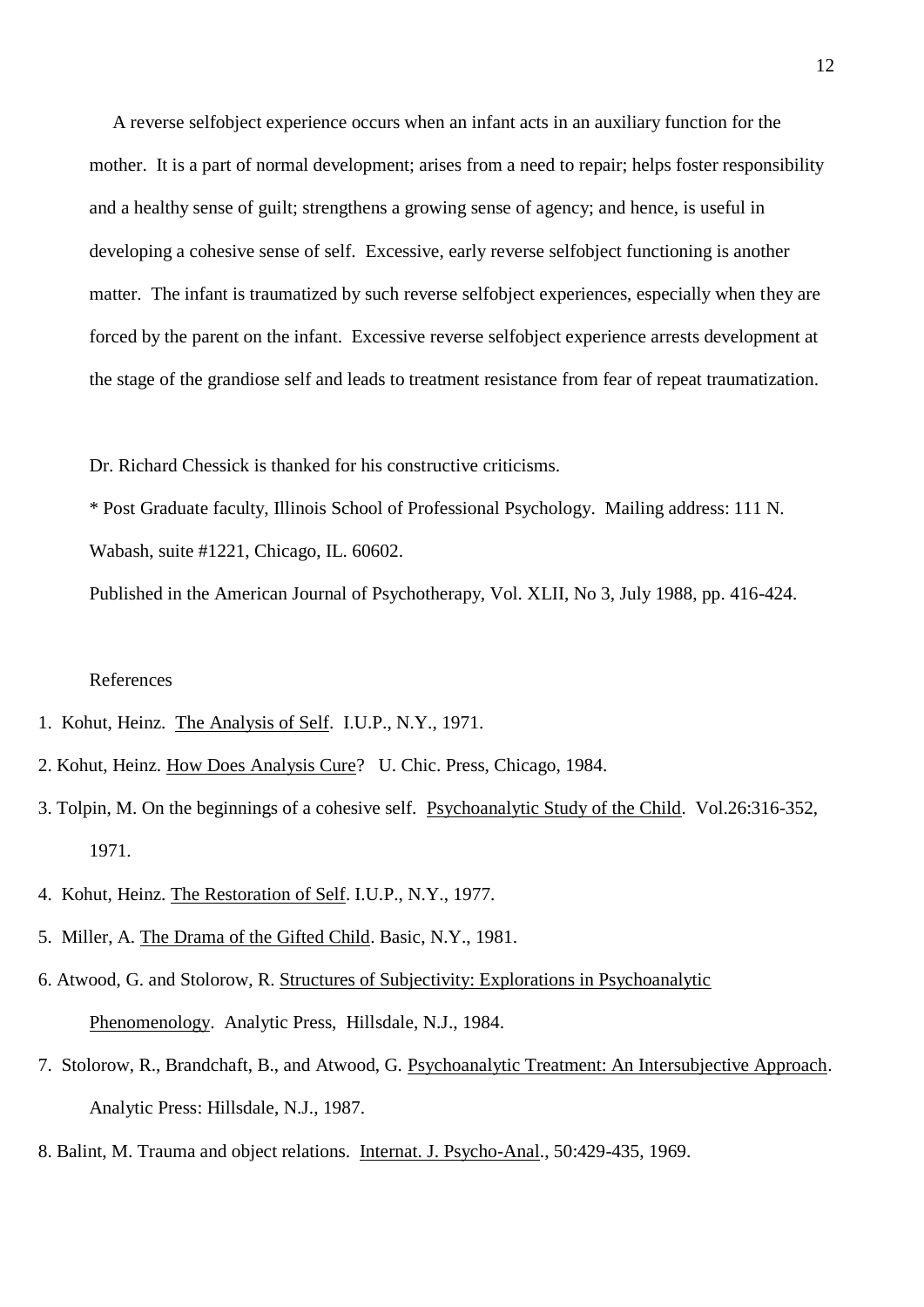- 9. Kohut, Heinz. Op. Cit. 1971.
- 10. Freud, A. and Dann, S. An experiment in group upbringing. Psychoanalytic Study of the Child. Vol. 6: 127-168, 1951.
- 11. Bettleheim, B. The Children of the Dream. Macmillan, N.Y., 1969.
- 12. Bowlby, J. Attachment and Loss. Vol. III, Basic, N.Y., 1980.
- 13. Lindemann, E. Symptomatology and management of acute grief. Amer. J. Psychiat. Vol 101: 141- 149, 1944.
- 14. Klein, Melanie. Infantile anxiety-situations reflected in a work of art and in the creative impulse. In Love, Guilt and Reparation 1921-1945. Hogarth, London, 1947.
- 15. Haley, J. The Power Tactics of Jesus Christ. Triangle, Rockville, Md., 1986.
- 16. Stolorow, R. and Lachmann, F. Psychoanalysis of Developmental Arrests. I.U.P., Madison, Con., 1980.
- 17. Chessick, R. Psychology of Self and the Treatment of Narcissism. Aronson, N.Y., 1985.
- 18. Chessick, R. The problematical self in Kant and Kohut. Psychoanalytic Quarterly. XLIX., 1980.
- 19. Stolorow, R., Brandchaft, B., & Atwood, G. Op. Cit. 1987.
- 20. Stern, D. N. The Interpersonal World of the Infant. Basic, N.Y.,1985.
- 21. Gill, M. Analysis of Transference. Vol. I. I.U.P., N.Y., 1982.
- 22. Ornstein, A. The dread to repeat and the new beginning. Ann. Psychoanal., 2: 231-248, 1974.
- 23. Greenson, R. The working alliance and the transference neurosis. In Explorations in Psychoanalysis. I.U.P., N.Y., 1978.
- 24. Stone, L. The Psychoanalytic Situation. I.U.P., N.Y., 1961.
- 25. Winnicott, D. The Maturational Processes and the Facilitating Environment. I.U.P., N.Y., 1965.
- 26. Wolf, E. Ambience and abstinence. Ann. Psychoanal., 4: 101-115, 1976.

American J. Psychotherapy, 42: 416-424 July 1988.